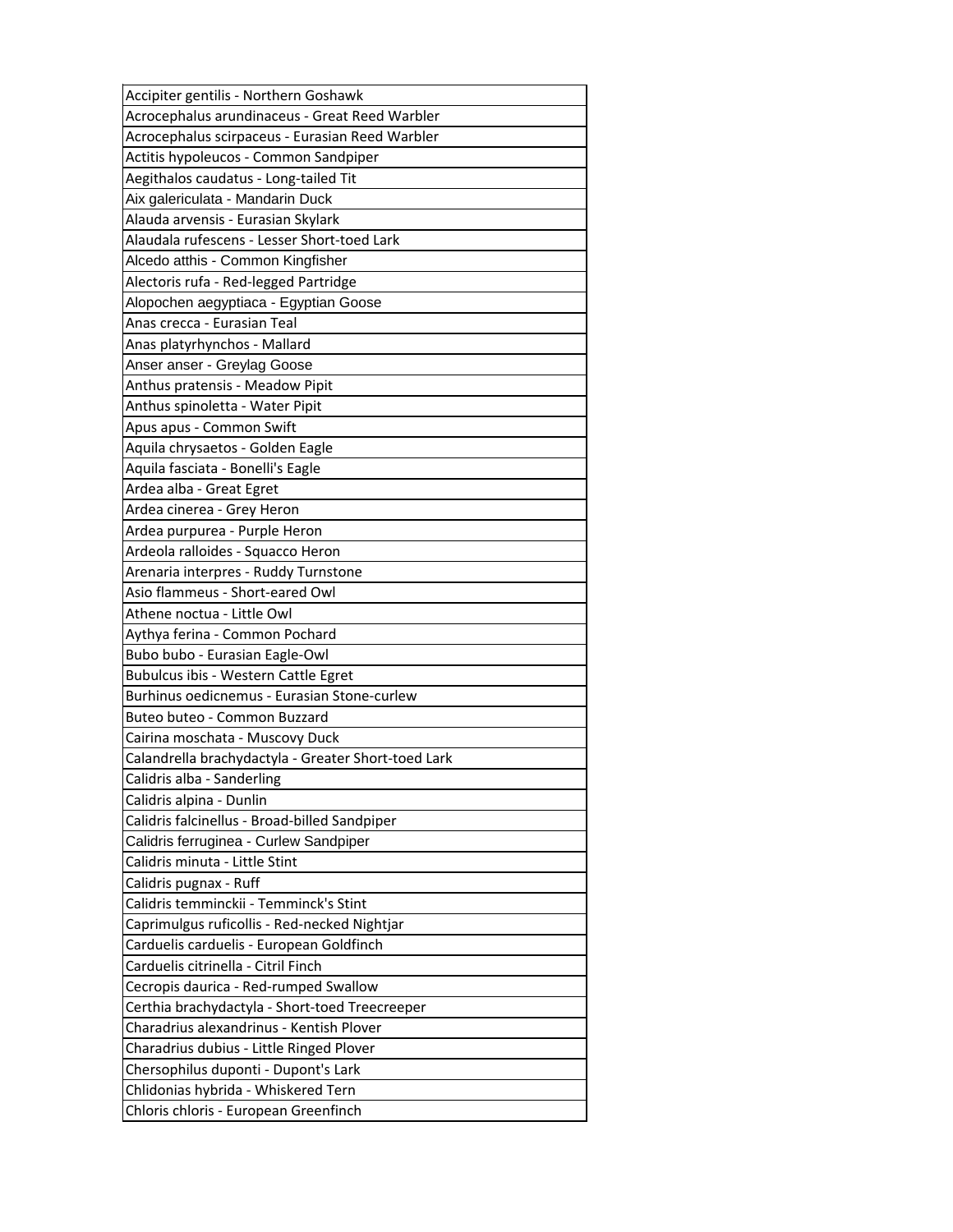| Chroicocephalus genei - Slender-billed Gull        |
|----------------------------------------------------|
| Chroicocephalus ridibundus - Black-headed Gull     |
| Ciconia ciconia - White Stork                      |
| Ciconia nigra - Black Stork                        |
| Cinclus cinclus - White-throated Dipper            |
| Circaetus gallicus - Short-toed Snake Eagle        |
| Circus aeruginosus - Western Marsh Harrier         |
| Cisticola juncidis - Zitting Cisticola             |
| Clamator glandarius - Great Spotted Cuckoo         |
| Clanga clanga - Greater Spotted Eagle              |
| Coccothraustes coccothraustes - Hawfinch           |
| Coloeus monedula - Western Jackdaw                 |
| Columba livia domestica - Rock Dove (Feral Pigeon) |
| Coracias garrulus - European Roller                |
| Corvus corax - Northern Raven                      |
| Corvus corone - Carrion Crow                       |
| Cuculus canorus - Common Cuckoo                    |
| Curruca communis - Common Whitethroat              |
| Curruca conspicillata - Spectacled Warbler         |
| Curruca melanocephala - Sardinian Warbler          |
| Curruca undata - Dartford Warbler                  |
| Cyanistes caeruleus - Eurasian Blue Tit            |
| Cyanopica cooki - Iberian (azure-winged) Magpie    |
| Cygnus olor - Mute Swan                            |
| Delichon urbicum - Common House Martin             |
| Dendrocopos major - Great Spotted Woodpecker       |
| Dryobates minor - Lesser Spotted Woodpecker        |
| Egretta garzetta - Little Egret                    |
| Emberiza calandra - Corn Bunting                   |
| Emberiza cia - Rock Bunting                        |
| Emberiza cirlus - Cirl Bunting                     |
| Emberiza schoeniclus - Common Reed Bunting         |
| Erithacus rubecula - European Robin                |
| Estrilda astrild - Common Waxbill                  |
| Falco naumanni - Lesser Kestrel                    |
| Falco tinnunculus - Common Kestrel                 |
| Ficedula hypoleuca - European Pied Flycatcher      |
| Ficedula parva - Red-breasted Flycatcher           |
| Fringilla coelebs - Common Chaffinch               |
| Fringilla montifringilla - Brambling               |
| Fulica atra - Eurasian Coot                        |
| Fulica cristata - Red-knobbed Coot                 |
| Galerida cristata - Crested Lark                   |
| Galerida theklae - Thekla's Lark                   |
| Gallinago gallinago - Common Snipe                 |
| Gallinula chloropus - Common Moorhen               |
| Garrulus glandarius - Eurasian Jay                 |
| Gavia immer - Common Loon (Great Northern Diver)   |
| Geronticus eremita - Northern Bald Ibis            |
|                                                    |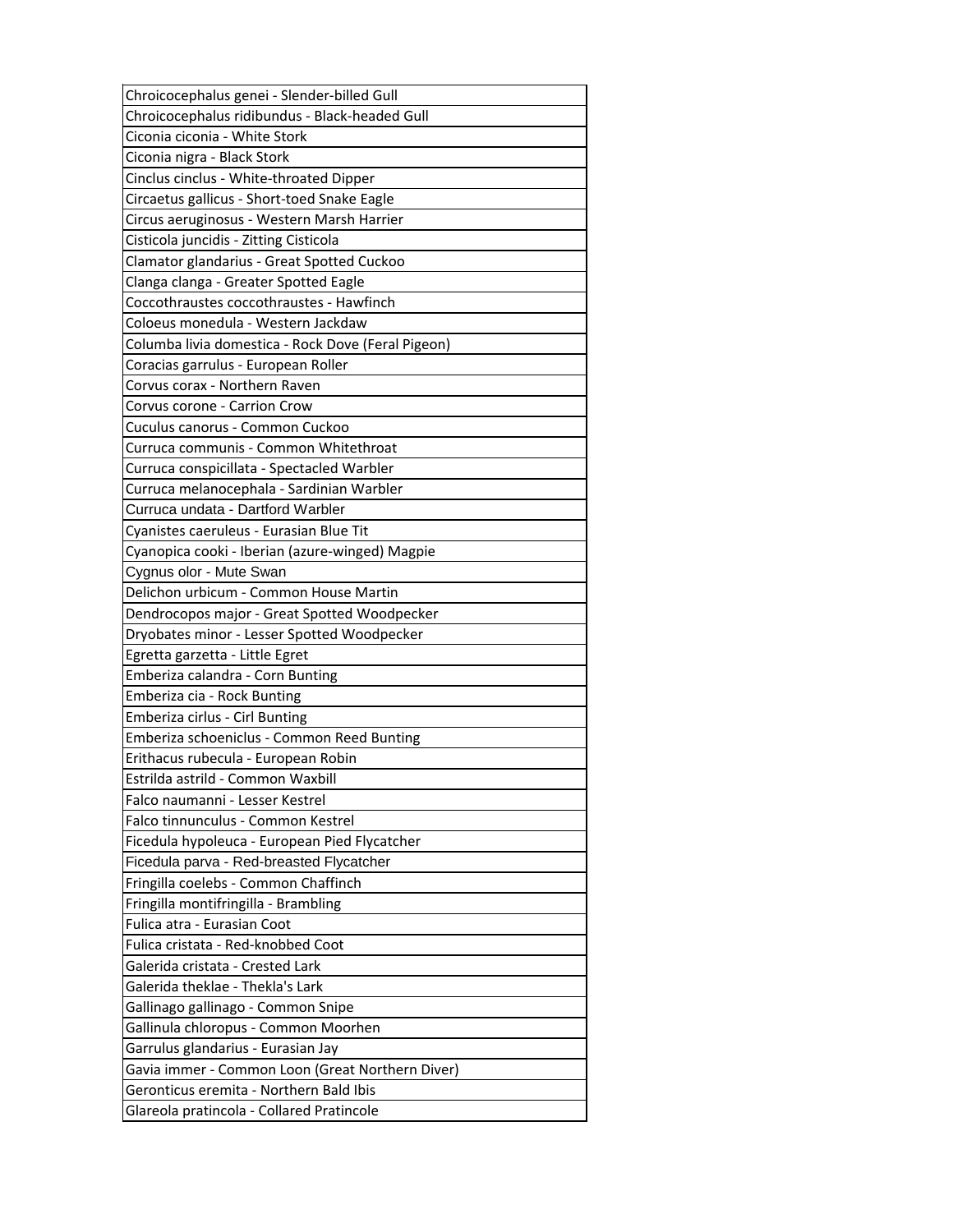| Glaucidium passerinum - Eurasian Pygmy Owl        |
|---------------------------------------------------|
| Grus grus - Common Crane                          |
| Gyps fulvus - Griffon Vulture                     |
| Hieraaetus pennatus - Booted Eagle                |
| Himantopus himantopus - Black-winged Stilt        |
| Hippolais polyglotta - Melodious Warbler          |
| Hirundo rustica - Barn Swallow                    |
| Hydrobates pelagicus - European Storm Petrel      |
| Hydroprogne caspia - Caspian Tern                 |
| Ichthyaetus audouinii - Audouin's Gull            |
| Ichthyaetus melanocephalus - Mediterranean Gull   |
| Ixobrychus minutus - Little Bittern               |
| Jynx torquilla - Eurasian Wryneck                 |
| Lagopus muta - Rock Ptarmigan                     |
| Lanius collurio - Red-backed Shrike               |
| Lanius meridionalis - Iberian Grey Shrike         |
| Lanius senator - Woodchat Shrike                  |
| Larus argentatus - European Herring Gull          |
| Larus michahellis - Yellow-legged Gull            |
| Limosa limosa - Black-tailed Godwit               |
| Linaria cannabina - Common Linnet                 |
| Lophophanes cristatus - European Crested Tit      |
| Loxia curvirostra - Red Crossbill                 |
| Luscinia megarhynchos - Common Nightingale        |
| Luscinia svecica - Bluethroat                     |
| Lymnocryptes minimus - Jack Snipe                 |
| Marmaronetta angustirostris - Marbled Duck        |
| Melanocorypha calandra - Calandra Lark            |
| Merops apiaster - European Bee-eater              |
| Milvus migrans - Black Kite                       |
| Monticola solitarius - Blue Rock Thrush           |
| Motacilla alba - White Wagtail                    |
| Motacilla cinerea - Grey Wagtail                  |
| Motacilla flava - Western Yellow Wagtail          |
| Moustached Warbler - Moustached Warbler           |
| Muscicapa striata - Spotted Flycatcher            |
| Myiopsitta monachus - Monk Parakeet               |
|                                                   |
| Netta rufina - Red-crested Pochard                |
| Numenius arquata - Eurasian Curlew                |
| Nycticorax nycticorax - Black-crowned Night Heron |
| Oenanthe leucura - Black Wheatear                 |
| Oenanthe oenanthe - Northern Wheatear             |
| Otis tarda - Great Bustard                        |
| Otus scops - Scops Owl                            |
| Oxyura leucocephala - White-headed Duck           |
| Pandion haliaetus - Western Osprey                |
| Parus major - Great Tit                           |
| Passer domesticus - House Sparrow                 |
| Passer hispaniolensis - Spanish Sparrow           |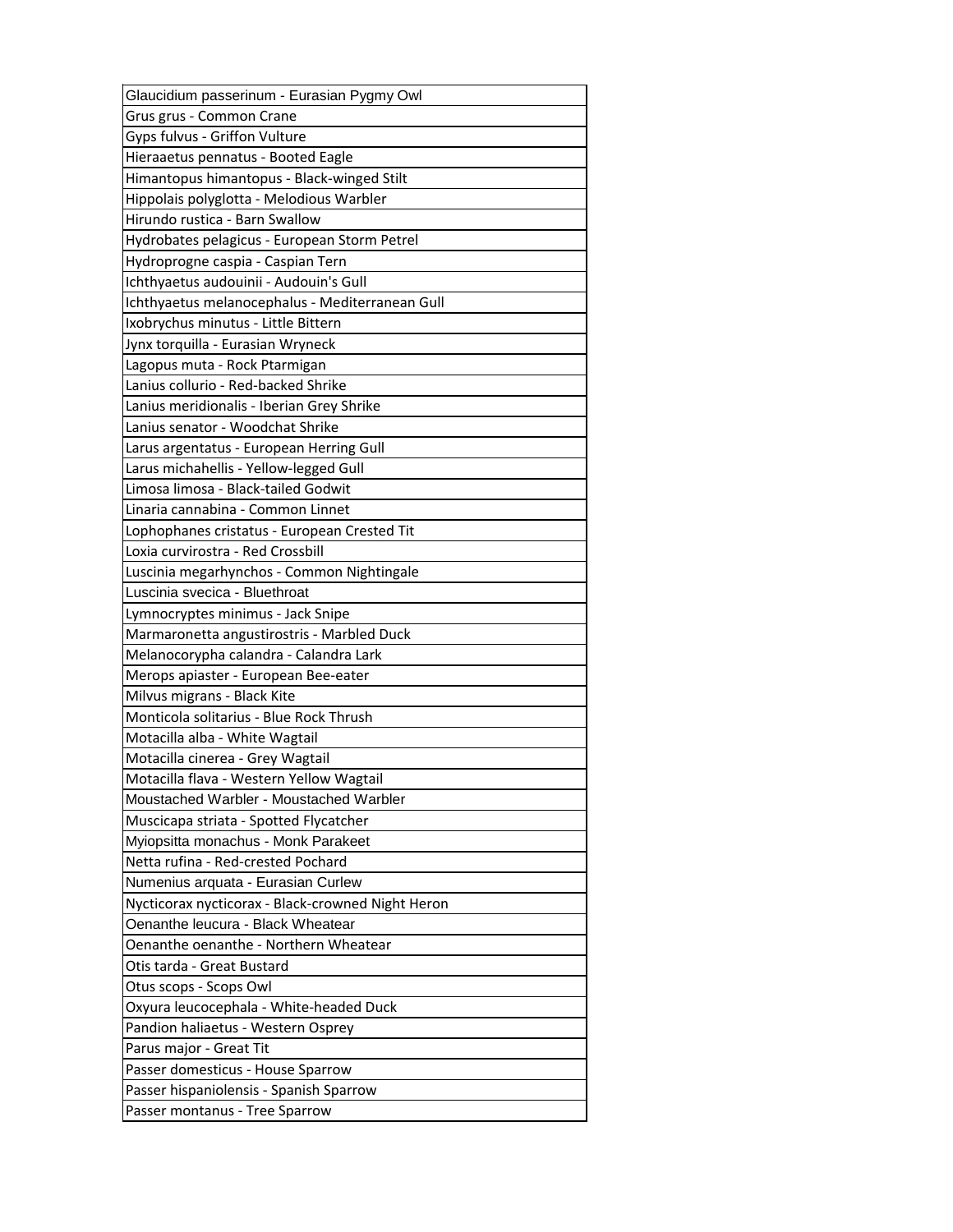| Pastor roseus - Rose-coloured Starling           |
|--------------------------------------------------|
| Periparus ater - Coal Tit                        |
| Phalacrocorax carbo - Great Cormorant            |
| Phasianus colchicus - Common Pheasant            |
| Phoenicopterus roseus - Greater Flamingo         |
| Phoenicurus ochruros - Black Redstart            |
| Phoenicurus phoenicurus - Common Redstart        |
| Phylloscopus bonelli - Western Bonelli's Warbler |
| Phylloscopus collybita - Common Chiffchaff       |
| Phylloscopus ibericus - Iberian Chiffchaff       |
| Phylloscopus sibilatrix - Wood Warbler           |
| Phylloscopus trochilus - Willow Warbler          |
| Pica pica - Eurasian Magpie                      |
| Picus sharpei - Iberian Green Woodpecker         |
| Picus viridis - European Green Woodpecker        |
| Platalea leucorodia - Eurasian Spoonbill         |
| Plegadis falcinellus - Glossy Ibis               |
| Pluvialis squatarola - Grey Plover               |
| Podiceps cristatus - Great Crested Grebe         |
| Podiceps nigricollis - Black-necked Grebe        |
| Porphyrio porphyrio - Western Swamphen           |
| Prunella collaris - Alpine Accentor              |
| Prunella modularis - Dunnock                     |
| Pterocles alchata - Pin-tailed Sandgrouse        |
| Ptyonoprogne rupestris - Eurasian Crag Martin    |
|                                                  |
| Pyrrhocorax graculus - Alpine Chough             |
| Rallus aquaticus - Water Rail                    |
| Recurvirostra avosetta - Pied Avocet             |
| Regulus ignicapilla - Common Firecrest           |
| Regulus regulus - Goldcrest                      |
| Riparia riparia - Sand Martin                    |
| Saxicola rubetra - Whinchat                      |
| Saxicola rubicola - European Stonechat           |
| Serinus serinus - European Serin                 |
| Sitta europaea - Eurasian Nuthatch               |
| Spatula clypeata - Northern Shoveler             |
| Spatula querquedula - Garganey                   |
| Spinus spinus - Eurasian Siskin                  |
| Sterna hirundo - Common Tern                     |
| Sternula albifrons - Little Tern                 |
| Streptopelia decaocto - Collared Dove            |
| Streptopelia turtur - European Turtle Dove       |
| Sturnus unicolor - Spotless Starling             |
| Sturnus vulgaris - Common Starling               |
| Sylvia atricapilla - Eurasian Blackcap           |
| Tachybaptus ruficollis - Little Grebe            |
| Tadorna tadorna - Common Shelduck                |
| Thalasseus sandvicensis - Sandwich Tern          |
| Tichodroma muraria - Wallcreeper                 |